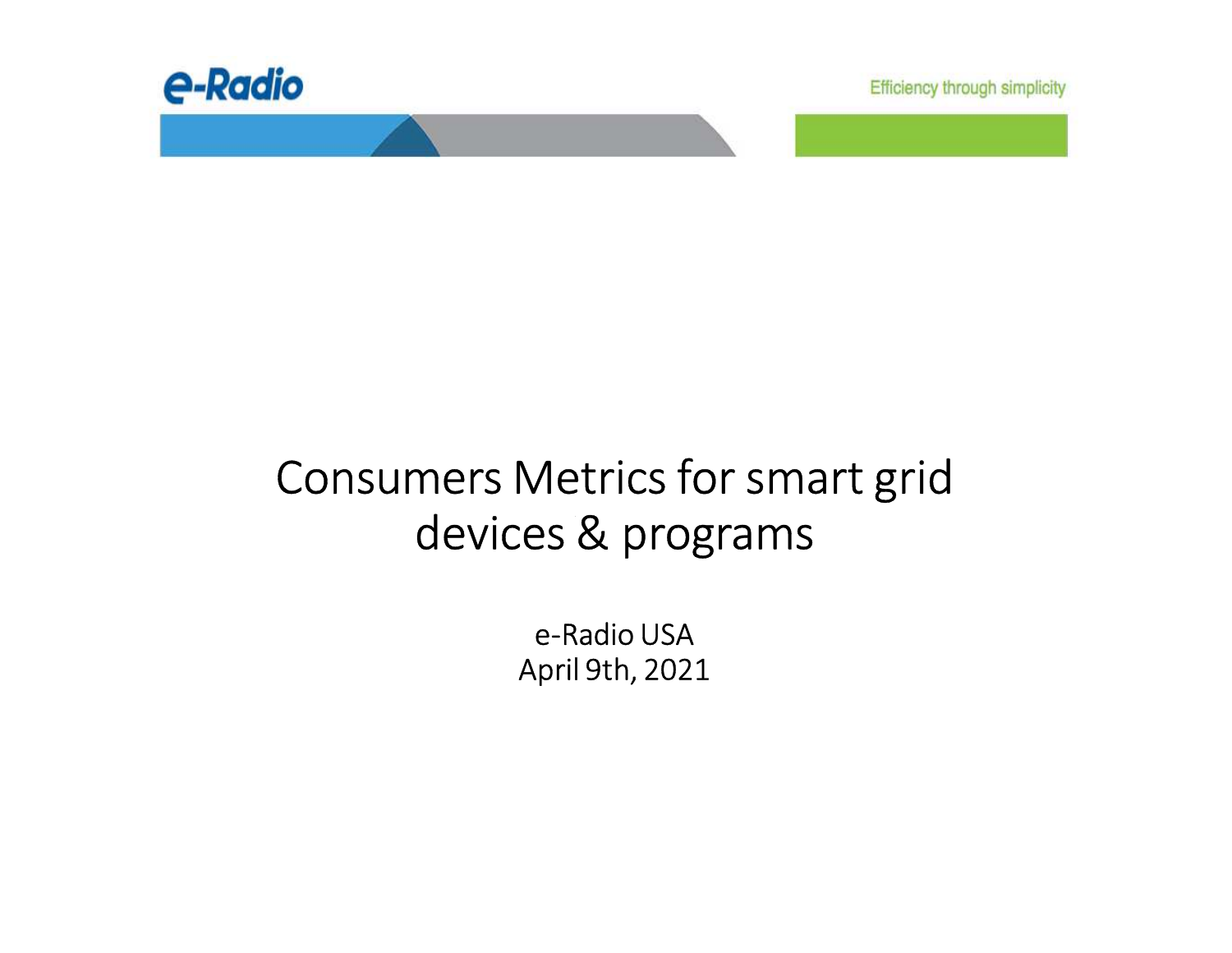### Why Consumer metrics

- Inspiration from car magazines to evaluate new cars w/ objective & subjective metrics
- Don't reinvent the wheel but leverage existing works
- Objective metrics:
	- EPA rating (Energy Star: nominal estimate of energy use and cost/year)
	- Consumer use models (eg. NIST, account for various market difference)
	- Features (eg. responsive to RT pricing, GHG signals)
	- Load affected (kW & kWh)
	- Environment impact (kg/kWh)
	- Financial (monthly savings)(LZ comments)
	- Reliability (MTBF)(LZ comments)
	- Privacy & security (LZ comments)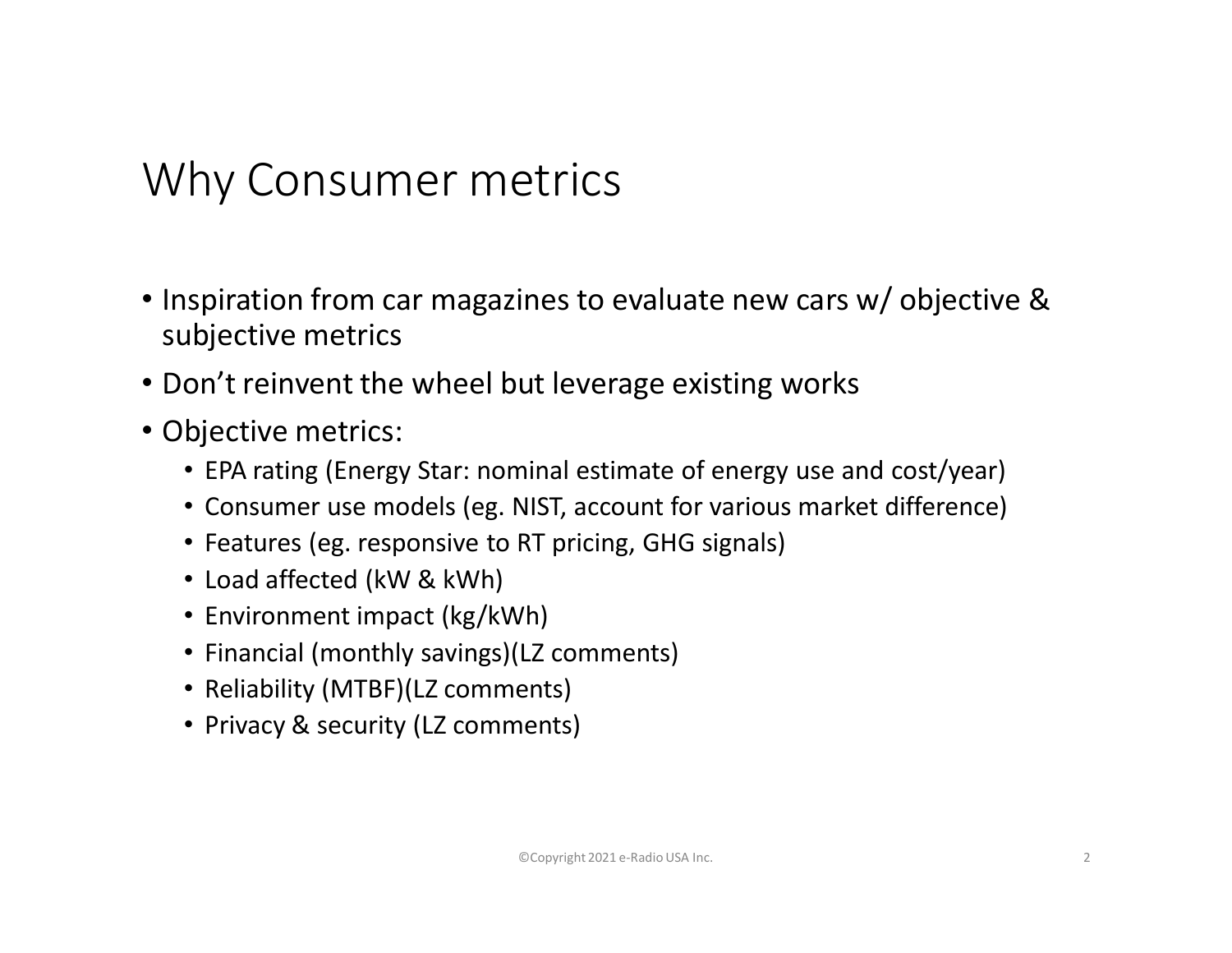### Why Consumer metrics continued

- Subjective metrics:
	- Value for money (opinion of tester)
	- Ease of installation and use
	- Effectiveness on stated performance goals of product/services
	- Overall rating & impressions
	- Other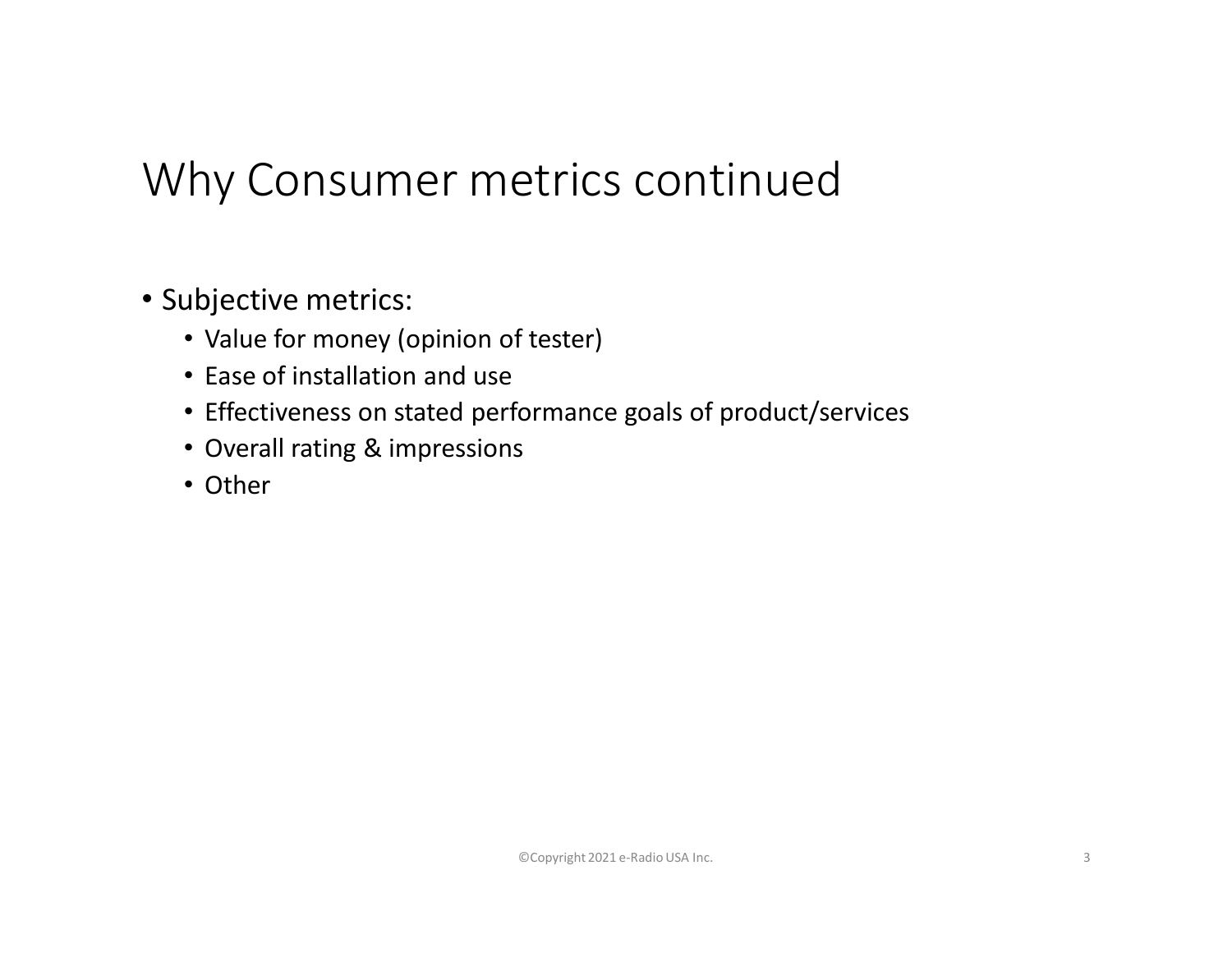

Analysis for RADa995 on 2021-03-01 vs 2021-03-04



©Copyright 2021 e-Radio USA Inc.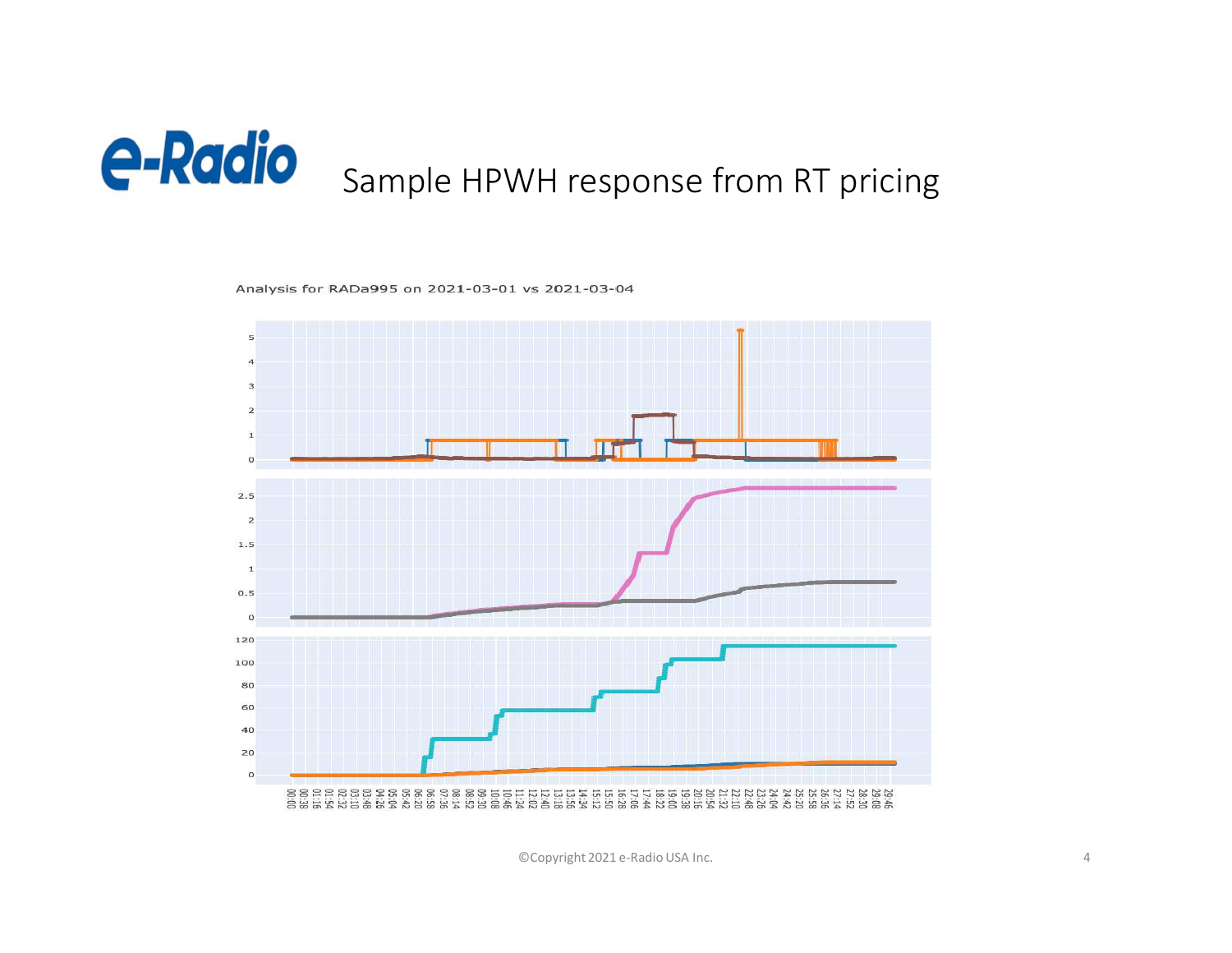## The path forward

- Greater penetration, adoption, and optimal use of smart grid systems will reduce carbon and other emissions, provide value to utilities and end use customers, increase energy resilience and reliability, and improve customer comfort and convenience.
- In order to achieve these goals and fulfill the promises of the smart connected grid, consumers, grid operators, regulatory agencies, and vendors need established and well-vetted metrics to evaluate and report on the performance of smart grid systems.